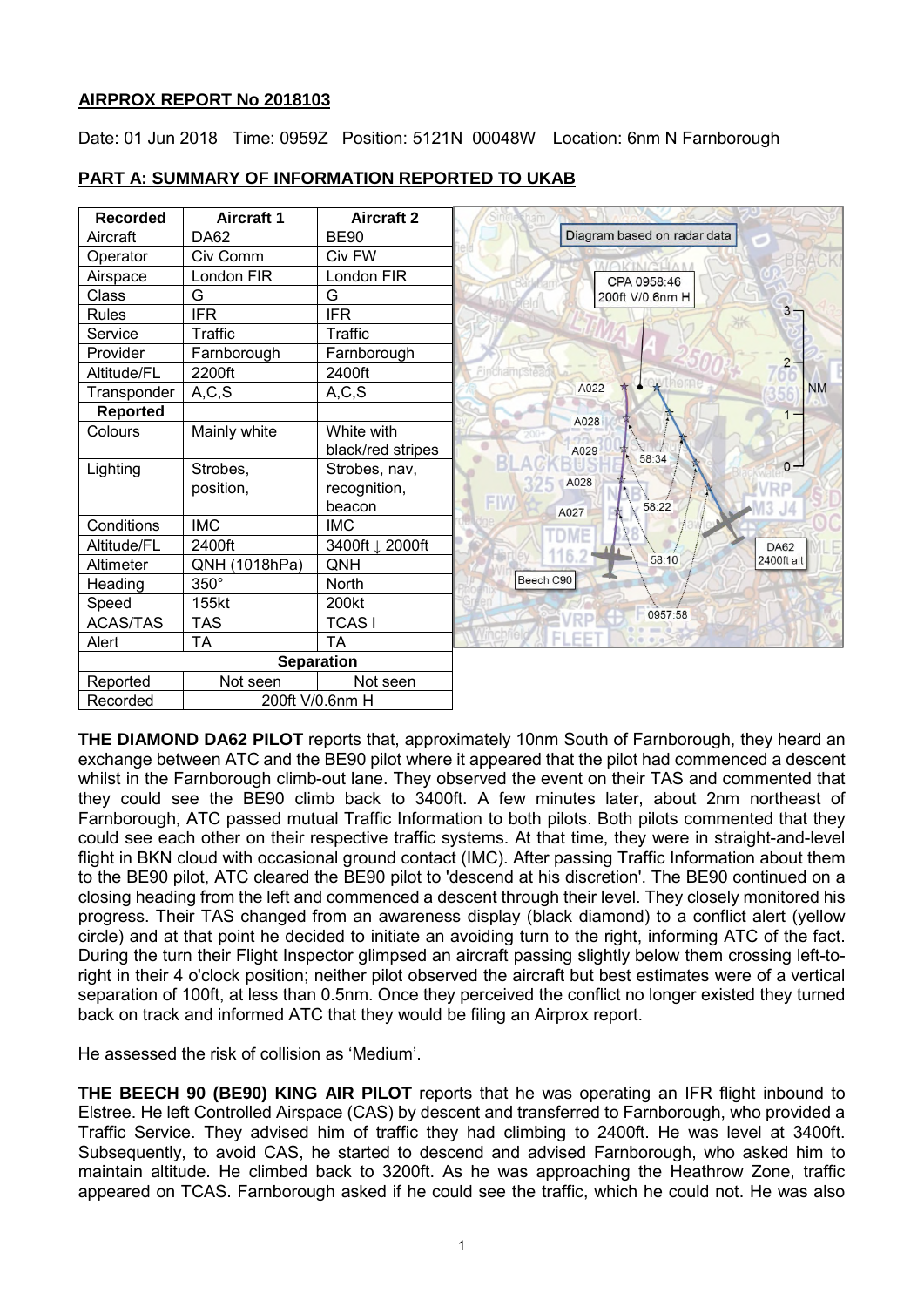advised about the proximity of the Heathrow Zone. Therefore, to avoid the traffic and the Zone he turned left onto a westerly heading and descended to about 1800-2000ft. He did not see the other aircraft except on TCAS.

He assessed the risk of collision as 'Not significant'.

**THE FARNBOROUGH APPROACH/LARS WEST CONTROLLER** reports that the two positions were bandboxed in light traffic. The DA62 pilot was routing northbound at 2400ft, in receipt of a Traffic Service, to the east of Farnborough to deconflict against departing IFR traffic from RW24. The BE90 was leaving CAS descending to 4000ft routing to ROVUS. He instructed the BE90 pilot to descend to 3400ft and told him about traffic departing from Farnborough climbing to 2400ft. The BE90 pilot reported that he was going to continue descent and was told to maintain 3400ft. Departing traffic was given avoiding action because the BE90 was indicating 3000ft at ROVUS. Due to the increase in workload of 2 departures and 2 LARS free-callers, the BE90 pilot was not informed that he was under a Traffic Service, but that was the *de facto* service being provided. The BE90 pilot was told he was clear of traffic and to descend at his discretion; Traffic Information was passed on the DA62. The pilot replied that he 'had it on the box'. The DA62 pilot was then given Traffic Information on the BE90. The BE90 was overtaking the DA62 but continued to fly towards it and to descend to the same level. They were both flying towards CAS with a base of 2500ft and had to descend underneath. The BE90 pilot was reminded of this and updated Traffic Information was passed. The DA62 pilot asked for an avoiding action turn to the right; he told him that he could turn but must remain outside CAS. Both pilots were under a Traffic Service and on their own navigation; the 2 aircraft turned away from each other but the DA62 pilot reported on the R/T that he would be filing an Airprox.

## **Factual Background**

The weather at Farnborough was recorded as follows:

EGLF 011020Z 17005KT 9999 SCT018 20/18 Q1018=

#### **Analysis and Investigation**

#### **CAA ATSI**

At 0945:39 the DA62 pilot established<br>communication with the Farnborough communication with the Farnborough Approach controller. He reported 3nm west of<br>Shoreham at 2400ft. routing north to 2400ft, routing north to [destination], and requested a Traffic Service. The controller passed the QNH and instructed the pilot to select SSR code 0431. The DA62 was identified at 0946:19 and a reduced Traffic Service was agreed due limits of radar coverage.

The BE90 pilot established communication with the controller at 0946:43 (Figure 1), descending to 4000ft routing direct to ROVUS. The controller issued the QNH and instructed the pilot to descend to 3400ft. The pilot read back the instruction and QNH correctly.



Figure 1 – 0946:43.

At 0954:14, the controller passed Traffic Information to both the BE90 and the DA62 pilots on an aircraft departing from Farnborough that was climbing to 2400ft.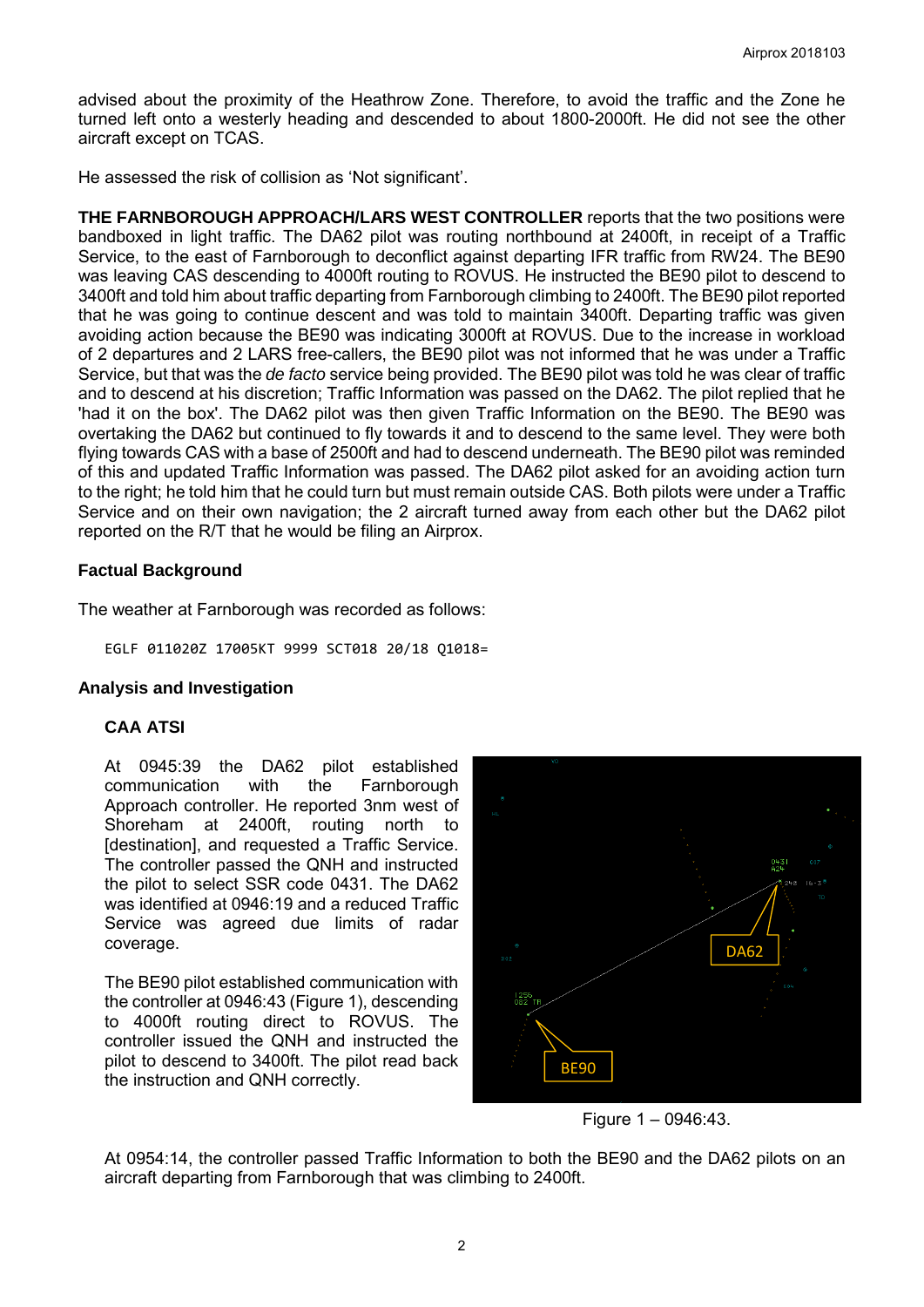At 0955:01 (Figure 2), the controller asked the BE90 pilot if there were happy to route from ROVUS to Elstree under their own navigation which the pilot stated that they were.



Figure 2 – 0955:01 Figure 3 – 0956:15

At 0956:15 (Figure 3), the BE90 pilot informed the controller that they were continuing their descent to 2400ft. The controller instructed the pilot to maintain 3400ft and passed Traffic Information on the aircraft departing from Farnborough climbing to 2400ft.

At 0956:30 (Figure 4), the pilot of the departing aircraft, displaying SSR code 6370, established communication with the controller, climbing to 2400ft, heading 220°. The BE90 had already descended below 3400ft and the controller issued the departing traffic with avoiding action to turn left heading 160° and passed Traffic Information on the BE90. Once the confliction was resolved, a Deconfliction Service was agreed between the controller and the aircraft displaying 6370.



Figure 4 – 0956:30.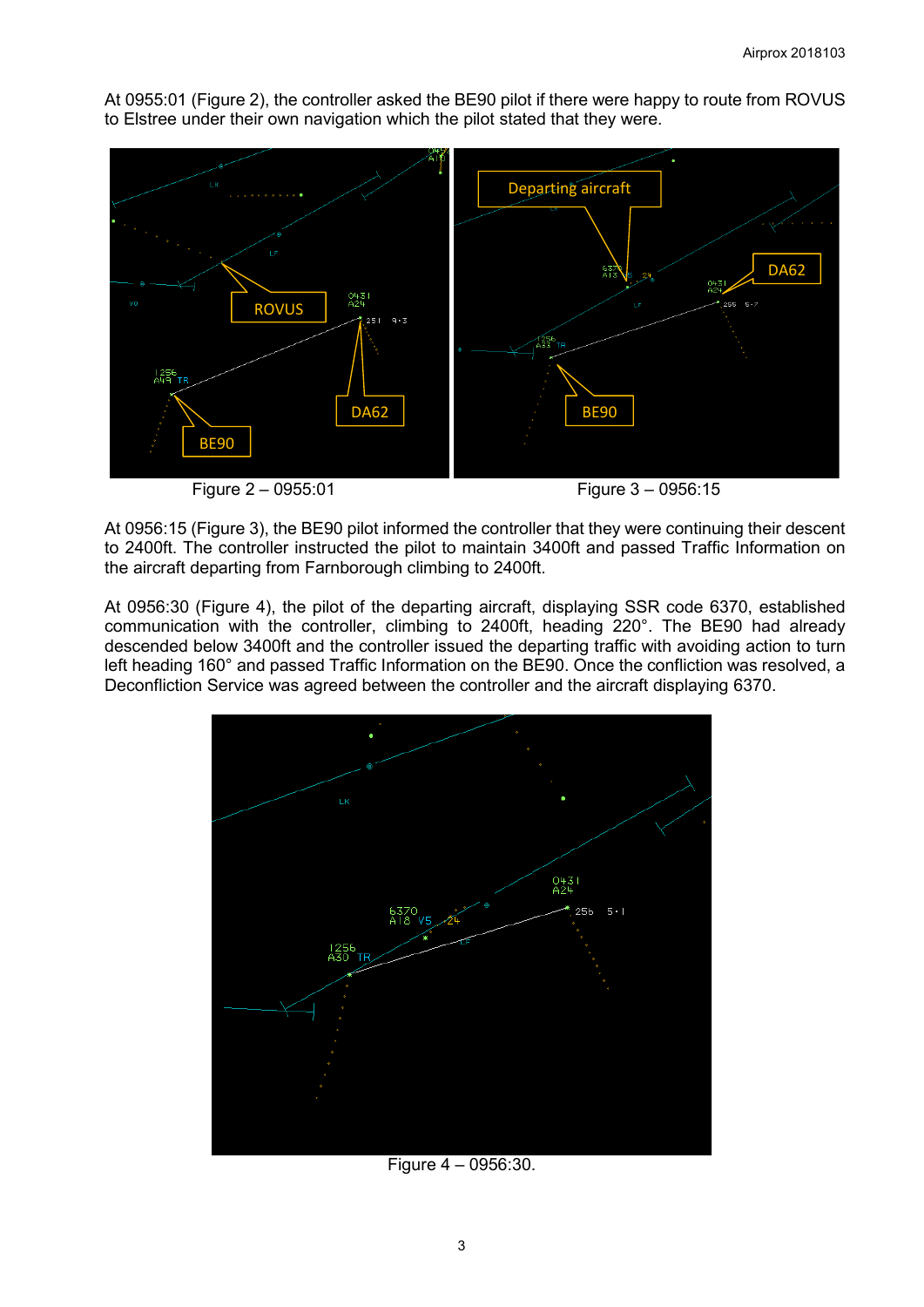At 0956:53 (Figure 5), the controller passed Traffic Information to the DA62 pilot on the BE90. The controller then informed the BE90 pilot that they were now clear of the departing aircraft and passed Traffic Information on the DA62. The controller instructed the BE90 pilot to descend at their discretion. The DA62 pilot stated that they had the BE90 on 'TCAS' and the BE90 pilot copied the traffic and read back the instruction to descend at their discretion.



Figure 5 - 0956:53. Figure 6 – 0958:01.

At 0958:01 (Figure 6), the DA62 pilot asked what the BE90 was doing because it was heading straight at them. The controller passed further Traffic Information and the DA62 pilot asked if the BE90 was turning. The controller informed the DA62 that the BE90 was tracking north.

At 0958:18 (Figure 7), the controller asked the BE90 pilot if they were visual with the aircraft on their right-hand side. The pilot reported that they were not visual but had the aircraft on TCAS. The controller then warned the BE90 pilot that they were about to infringe the CAS ahead of them by 1.5nm which had a base of 2500ft. The pilot reported that they were descending.



Figure 7 – 0958:18. Figure 8 – 0958:30.

At 0958:30 (Figure 8), the DA62 pilot requested an avoiding action turn to the right onto 090° from the controller. The controller approved the turn but reminded the pilot to remain outside CAS. The pilot stated that they were turning right to avoid the other aircraft.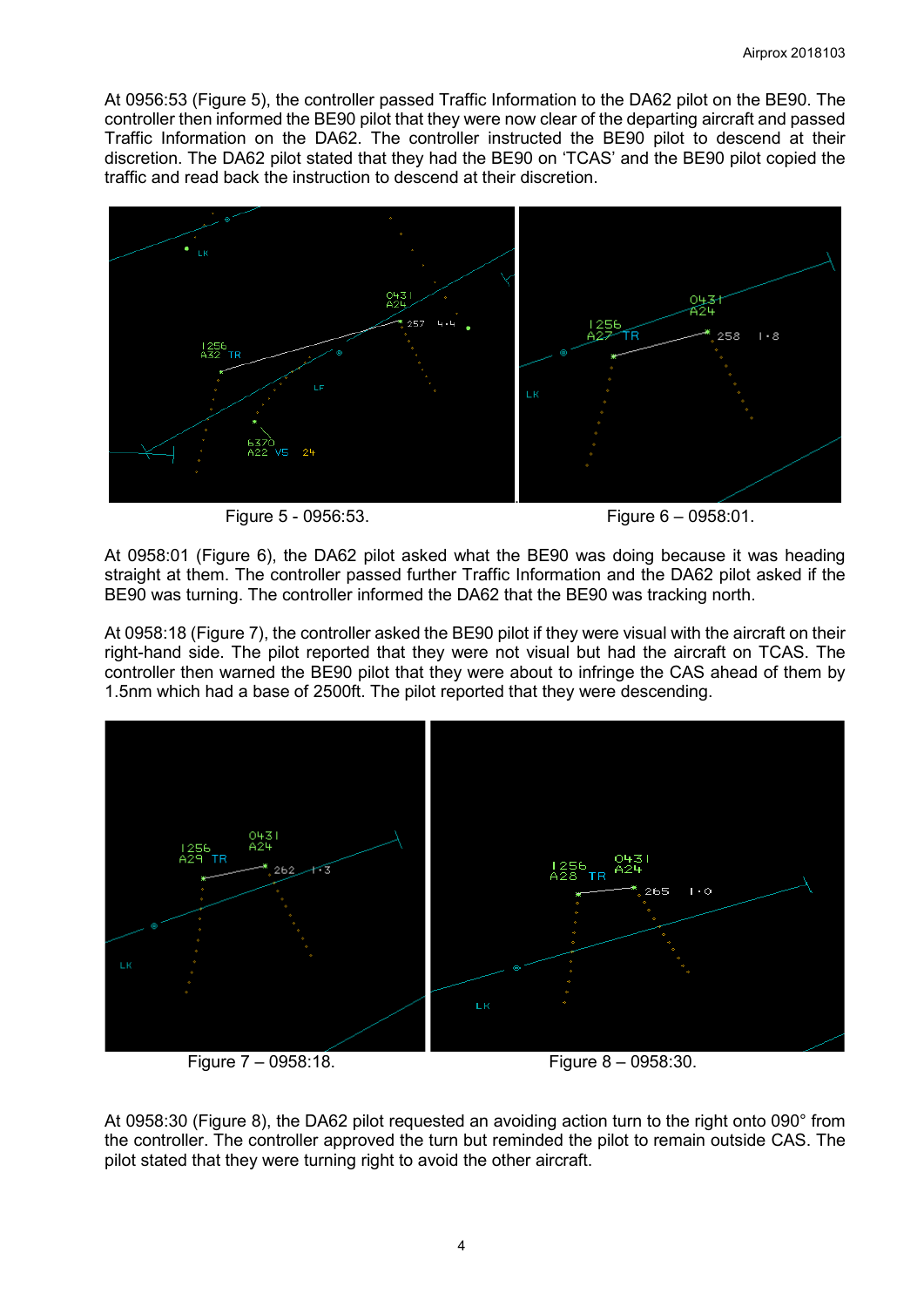CPA occurred at 0958:46 (Figure 9), with the radar indicating 0.6nm horizontally and 200ft vertically between the aircraft. At this point the radar showed the BE90 pilot had initiated a turn to the left.



Figure 9 – 0958:46.

At 0958:58 the controller passed Traffic Information to the DA62 pilot stating that the BE90 had turned to the left to track northwest at 1700ft. The pilot copied the Traffic Information and stated that they would be filing an Airprox.

At the time of the Airprox the DA62 pilot was receiving a Traffic Service from the Farnborough Approach controller. The controller stated in their report that, due to workload, the BE90 pilot had not been informed that they were receiving a Traffic Service on leaving CAS but that this was the service that was being provided.

CAP 493 (Manual of Air Traffic Services Part  $1$ <sup>1</sup> states:

*'Pilots must be advised if a service commences, terminates or changes when leaving controlled airspace:* 

*(a) unless pilots are provided with advance notice in accordance with the paragraph below; or* 

*(b) except when leaving controlled airspace in connection with an IFR flight holding in Class E airspace.*

*For flights leaving controlled airspace controllers should provide pilots with advance notice of:* 

*(1) the lateral or vertical point at which the aircraft will leave controlled airspace. Such notice should be provided between 5-10 nm or 3000-6000 ft prior to the boundary of controlled airspace;* 

*(2) the type of ATS that will subsequently be provided, unless the aircraft is coordinated and transferred to another ATS unit before crossing the boundary of controlled airspace.'* 

The BE90 pilot's report stated that they understood that they were in receipt of a Traffic Service and the fact the pilot informed the controller of a level change (descending to 2400ft at 0956:15) is consistent with the agreement of a Traffic Service.

 $\overline{\phantom{a}}$ 

<span id="page-4-0"></span><sup>&</sup>lt;sup>1</sup> Section 1, Chapter 6, Page 2.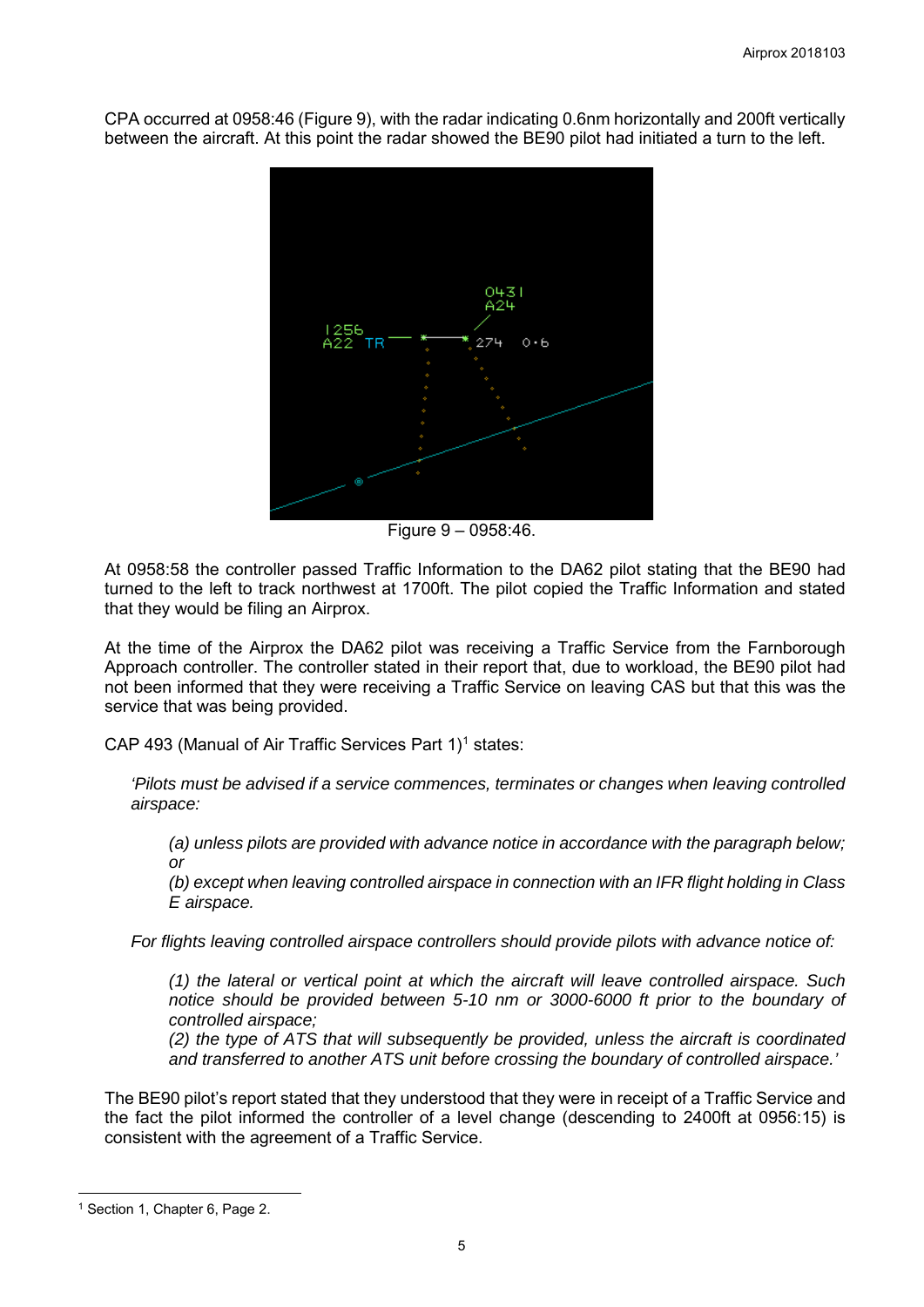CAP 774 (UK Flight Information Services)<sup>[2](#page-5-0)</sup> states:

*'Pilots may select their own operating levels or may be provided with level allocations by the controller for the positioning and/or sequencing of traffic or for navigational assistance. If a level is unacceptable to the pilot he shall advise the controller immediately. Unless safety is likely to be compromised, a pilot shall not change level or level band without first advising and obtaining a response from the controller, as the aircraft may be co-ordinated against other airspace users without recourse to the pilot.'*

CAP 774[3](#page-5-1) also states

*'Pilots remain responsible for collision avoidance, even when flying at a level allocated by ATC and shall advise the controller in the event that they need to deviate from a level in order to comply with the Rules of the Air with regard to collision avoidance.'*

The Airprox took place in Class G airspace therefore separation between aircraft is ultimately the responsibility of the pilot.

#### **UKAB Secretariat**

The DA62 and BE90 pilots shared an equal responsibility for collision avoidance and not to operate in such proximity to other aircraft as to create a collision hazard<sup>[4](#page-5-2)</sup>. If the incident geometry is considered as converging then the BE90 pilot was required to give way to the DA62 $5$ . If the incident geometry is considered as overtaking then the DA62 pilot had right of way and the BE90 pilot was required to keep out of the way of the other aircraft by altering course to the right $6$ .

#### **Summary**

An Airprox was reported when a DA62 and a BE90 flew into proximity at 0959hrs on Friday 1<sup>st</sup> June 2018. Both pilots were operating under IFR in IMC, and in receipt of a Traffic Service from Farnborough Approach/LARS West.

# **PART B: SUMMARY OF THE BOARD'S DISCUSSIONS**

Information available included reports from both pilots, the controller concerned, area radar recordings and reports from the appropriate ATC and operating authorities.

The Board noted that both pilots were transiting northbound, on potentially conflicting flight-paths, towards the London TMA where the base is 2500ft. The BE90 was to the left of the DA62 and travelling about 50kt faster. Both were in receipt of a Traffic Service from Farnborough LARS, albeit that the BE90 pilot had not been informed of the service being provided. However, it was the intention of the controller to provide this service and the BE90 pilot had stated in his report that he had been in receipt of a Traffic Service. Both pilots were operating under IFR in IMC.

In reviewing the circumstances of the incident the Board first discussed the timing and actions of those involved so that they could understand who knew what at which time. Members noted that, initially, the two aircraft were separated by 1000ft, purely as a result of the controller providing separation between the BE90 and departing traffic from Farnborough, whose pilot was in receipt of a Deconfliction Service. The DA62 pilot had been maintaining 2400ft and the BE90 pilot had been instructed to descend to 3400ft to keep the aircraft separated from the outbound traffic from Farnborough climbing to 2400ft. However, the BE90 pilot subsequently informed the controller that he was descending to 2400ft, presumably to ensure he would remain outside CAS. The controller instructed the pilot to

 $\overline{\phantom{a}}$ <sup>2</sup> Chapter 3, Page 29.

<span id="page-5-1"></span><span id="page-5-0"></span><sup>3</sup> Chapter 3, Pages 29/30.

<span id="page-5-2"></span><sup>4</sup> SERA.3205 Proximity.

<span id="page-5-3"></span><sup>5</sup> SERA.3210 Right-of-way (c)(2) Converging.

<span id="page-5-4"></span><sup>6</sup> SERA.3210 Right-of-way (c)(3) Overtaking.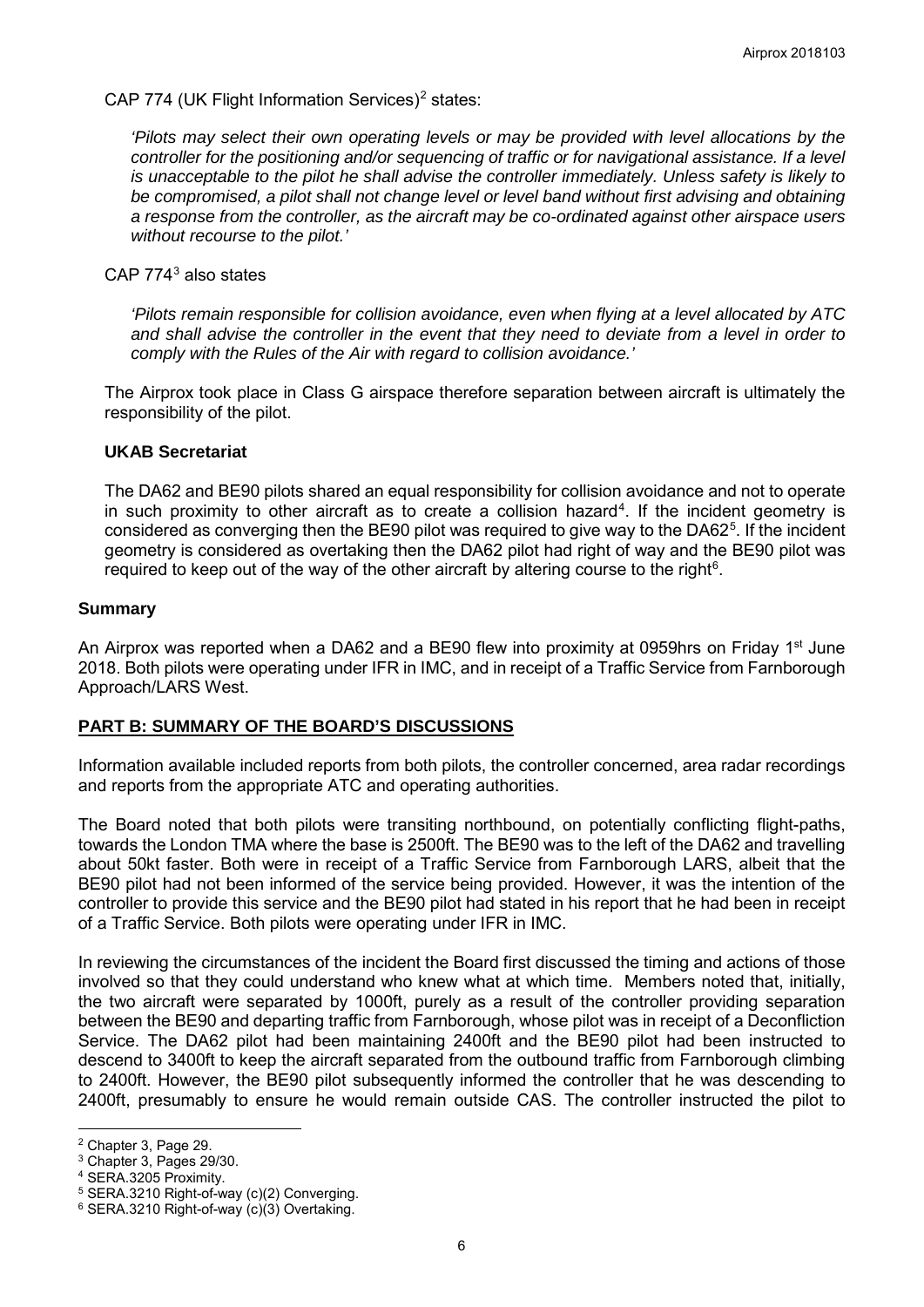maintain 3400ft and issued him with updated Traffic Information about the outbound aircraft. He had already informed both pilots that there was a departing aircraft climbing to 2400ft; because the BE90 pilot had already started to descend, avoiding action was issued to the outbound aircraft. Once clear of this traffic the BE90 pilot was instructed to descend at his discretion and issued with Traffic Information about the DA62, whose pilot was also given Traffic Information. The BE90 was passing west of Farnborough airfield at 3200ft, about 6nm from the TMA boundary. The two aircraft were now 4.4nm apart. The Board agreed that the DA62 pilot was obviously concerned about the proximity of the BE90, and had queried what it was doing because 'it was heading straight at them'. Further Traffic Information was then issued; the two aircraft were now 1.8nm apart. Shortly afterwards the controller asked the BE90 pilot if he had visual contact with the DA62, which he did not. However, he reported that he had the aircraft on TCAS. The controller warned him about the CAS 1.5nm ahead and he reported descending. Due to the proximity of the BE90 seen on his TAS display, the DA62 pilot requested an avoiding action right turn, which was approved. The BE90 pilot also changed direction and made a left turn.

The Board then discussed whether the Farnborough controller had acted in accordance with the Traffic Service procedures stated in CAP774 (UK Flight Information Services). Several members, although understanding the reason for the controller to instruct the BE90 pilot to maintain 3400ft, wondered whether the controller was entitled to direct a pilot to maintain a specific altitude under a Traffic Service. CAP774 states that pilots may be provided with level allocations and can advise the controller if this is unacceptable. Turning to the piloting issues, when in receipt of a Traffic Service, CAP 774 states that 'a pilot shall not change level without first advising and obtaining a response from the controller'. On this occasion, the BE90 pilot did advise the controller that he was descending but had not received a response before commencing his descent. Members thought it understandable why the BE90 pilot had wished to commence descent because of the CAS ahead, but they determined that he would still have had sufficient space to descend even after the controller had subsequently cleared him to descend at his discretion. Nevertheless, if the pilot had been advised by the controller of the situation and been informed when he was likely to get descent, it might have removed any concern in his mind about having sufficient space to descend.

Bearing in mind the marginal weather conditions, the Board wondered why neither pilot had requested a Deconfliction Service. It was not known whether the controller would have been able to provide the service, because neither pilot requested it, but he did report that his position was experiencing light traffic. If he had been able to do so it would have ensured that the controller would have aimed to provide appropriate deconfliction minima between the two aircraft. In the event, having only been asked to provide Traffic Services, the Board considered that the controller had complied with his obligations by issuing timely Traffic Information to both pilots; the pilots then remained responsible for ensuring their own collision avoidance in accordance with the rules of the air.

Turning to the actions of the BE90 pilot, because of his position relative to the DA62 he was required to give way to it. The Board noted that although he had been provided with Traffic Information about the DA62 and had seen it on his TCAS display, he had not changed his heading until virtually at CPA. Accordingly, it was agreed that the cause of the Airprox was that the BE90 pilot flew into conflict with the DA62. The Board then turned its attention to the collision risk. At CPA (200ft vertically and 0.6nm horizontally), both pilots had initiated turns away from each other. Notwithstanding, members felt that because they were both IMC at the time, safety had been degraded. However, because of the pilots' actions there had ultimately been no risk of a collision. Accordingly, the Airprox was assessed as risk Category C.

# **PART C: ASSESSMENT OF CAUSE AND RISK**

Cause: The BE90 pilot flew into conflict with the DA62.

Degree of Risk: C.